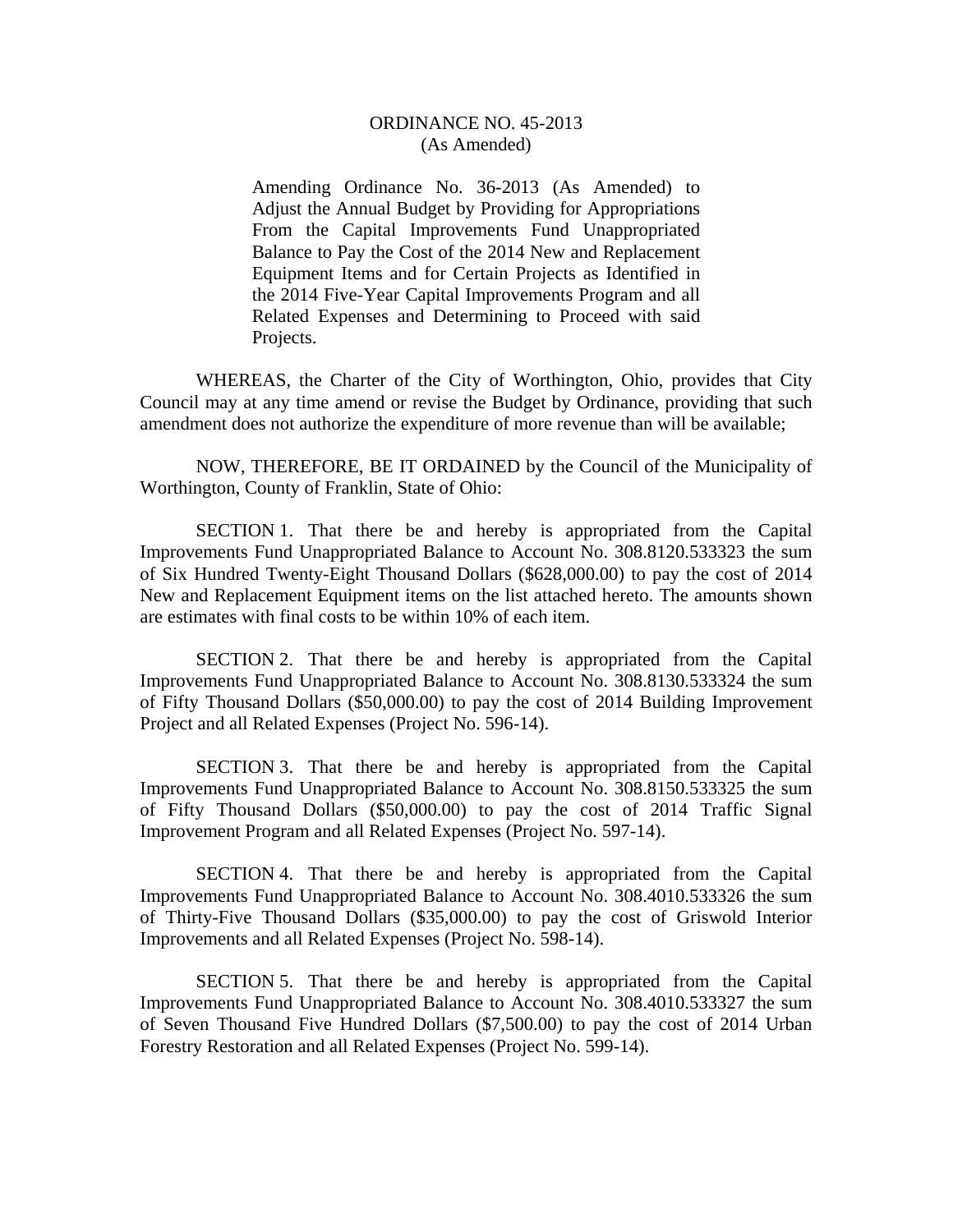## ORDINANCE NO. 45-2013 (As Amended)

SECTION 6. That there be and hereby is appropriated from the Capital Improvements Fund Unappropriated Balance to Account No. 308.4010.533328 the sum of Twenty-Five Thousand Dollars (\$25,000.00) to pay the cost of Shelter House/Outdoor Education Building (Project No. 600-14).

 SECTION 7. For purposes of Section 2.21 of the Charter of the City, this ordinance shall be considered an "Ordinance Determining to Proceed" with the Projects, notwithstanding future actions of this Council, which may be necessary or appropriate in order to comply with other requirements of law.

SECTION 8. That notice of passage of this Ordinance shall be posted in the Municipal Administration Building, the Worthington Library, the Griswold Center and the Worthington Community Center and shall set forth the title and effective date of the Ordinance and a statement that the Ordinance is on file in the office of the Clerk of Council. This Ordinance shall take effect and be in force from and after the earliest period allowed by law and by the Charter of the City of Worthington, Ohio.

Passed December 9, 2013

 $\Box$ [Signature on File] President of Council

Attest:

\_[Signature on File]\_\_\_\_\_\_\_\_\_\_ P.H. December 9, 2013 Temporary Clerk of Council Effective January 1, 2014

Introduced December 2, 2013